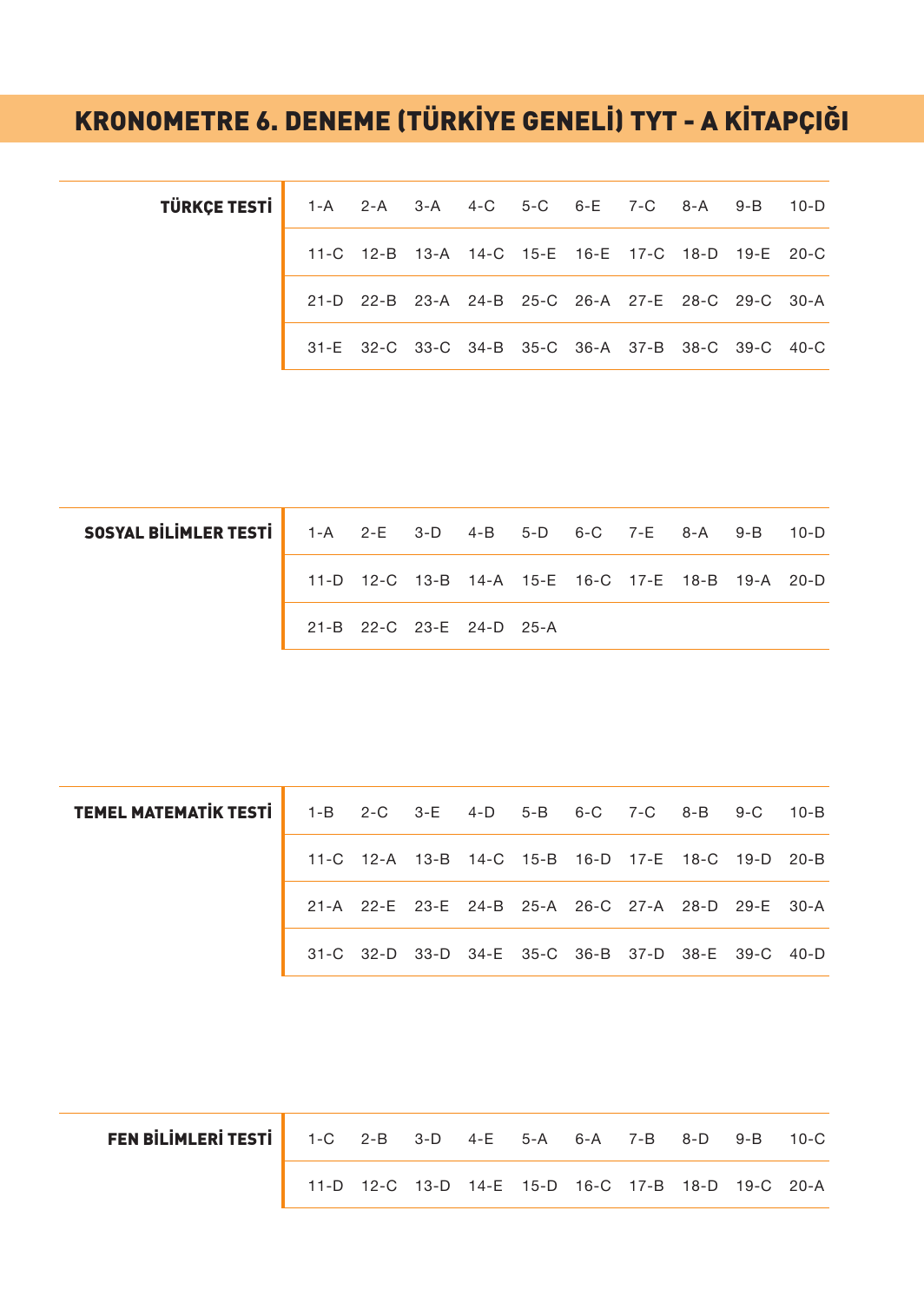## KRONOMETRE 6. DENEME (TÜRKİYE GENELİ) TYT - B KİTAPÇIĞI

| <b>TÜRKÇE TESTİ</b> 1-C 2-A 3-A 4-A 5-A 6-C 7-E 8-C 9-B 10-A |  |                                                   |  |  |  |  |
|--------------------------------------------------------------|--|---------------------------------------------------|--|--|--|--|
|                                                              |  | 11-D 12-B 13-C 14-E 15-C 16-C 17-E 18-D 19-C 20-E |  |  |  |  |
|                                                              |  | 21-D 22-A 23-B 24-A 25-E 26-B 27-C 28-C 29-A 30-C |  |  |  |  |
|                                                              |  | 31-C 32-E 33-C 34-B 35-A 36-C 37-C 38-C 39-C 40-B |  |  |  |  |

| <b>SOSYAL BILIMLER TESTI</b> 1-D 2-B 3-A 4-E 5-D 6-A 7-C 8-E 9-D 10-B |                                                   |  |  |  |  |  |
|-----------------------------------------------------------------------|---------------------------------------------------|--|--|--|--|--|
|                                                                       | 11-C 12-D 13-A 14-B 15-E 16-C 17-A 18-D 19-E 20-B |  |  |  |  |  |
|                                                                       | 21-C 22-B 23-E 24-A 25-D                          |  |  |  |  |  |

| TEMEL MATEMATIK TESTI   1-E 2-D 3-B 4-C 5-B 6-C 7-C 8-B 9-A 10-C |  |  |  |  |                                                   |  |
|------------------------------------------------------------------|--|--|--|--|---------------------------------------------------|--|
|                                                                  |  |  |  |  | 11-C 12-B 13-D 14-B 15-C 16-B 17-D 18-B 19-C 20-E |  |
|                                                                  |  |  |  |  | 21-B 22-E 23-E 24-A 25-C 26-A 27-D 28-A 29-A 30-E |  |
|                                                                  |  |  |  |  | 31-C 32-D 33-B 34-C 35-E 36-D 37-C 38-D 39-D 40-E |  |

| FEN BILIMLERI TESTI   1-D 2-C 3-B 4-A 5-E 6-A 7-C 8-B 9-D 10-B |                                                   |  |  |  |  |  |
|----------------------------------------------------------------|---------------------------------------------------|--|--|--|--|--|
|                                                                | 11-D 12-C 13-D 14-E 15-D 16-C 17-A 18-B 19-D 20-C |  |  |  |  |  |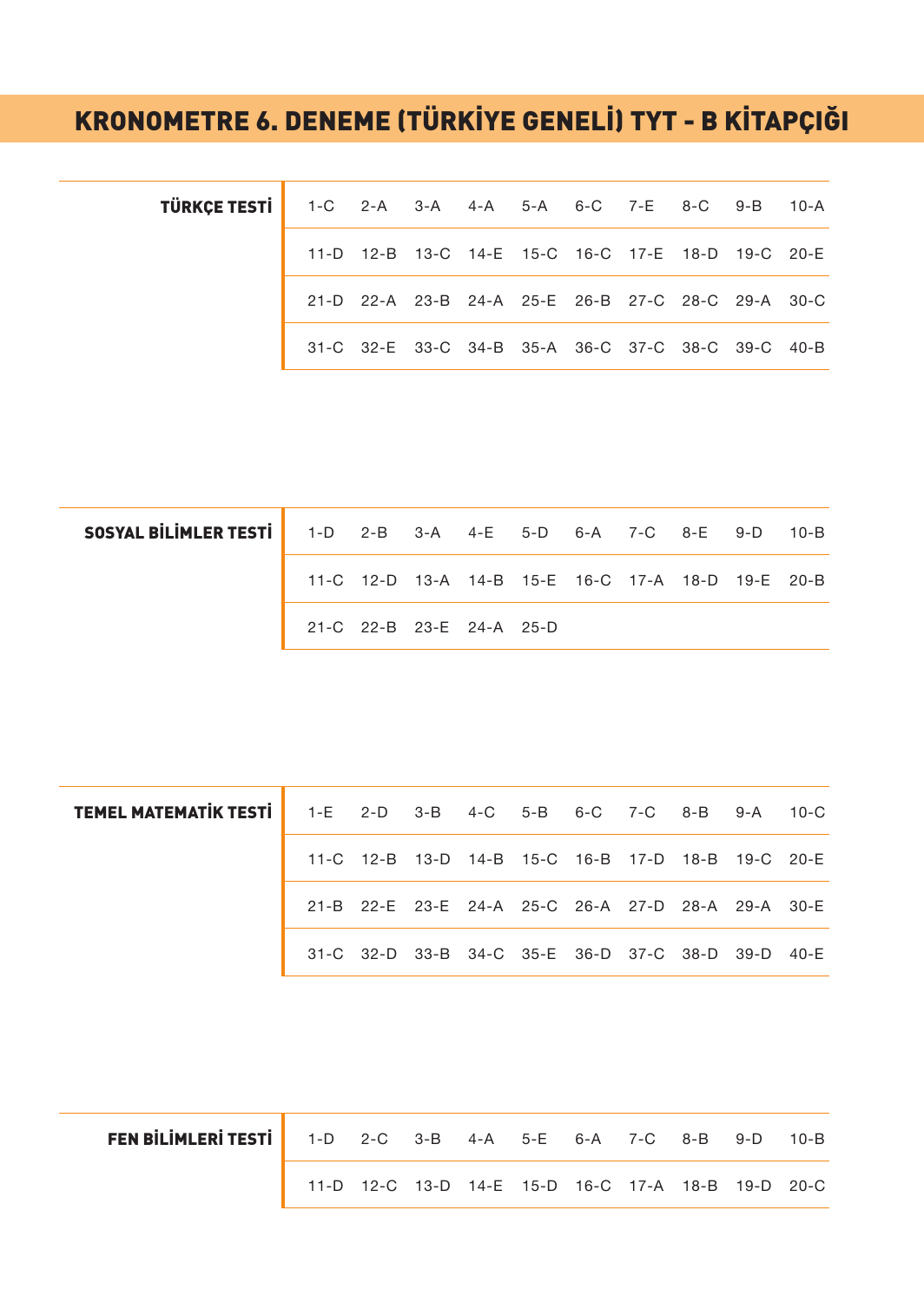## KRONOMETRE 6. DENEME (TÜRKİYE GENELİ) AYT - A KİTAPÇIĞI

| TÜRK DİLİ VE EDEBİYATI-<br><b>SOSYAL BİLİMLER-1 TESTİ</b> |  |  |  | 1-E 2-D 3-B 4-D 5-C 6-E 7-A 8-E 9-B 10-A          |  |
|-----------------------------------------------------------|--|--|--|---------------------------------------------------|--|
|                                                           |  |  |  | 11-D 12-A 13-E 14-C 15-A 16-D 17-E 18-C 19-D 20-C |  |
|                                                           |  |  |  | 21-B 22-D 23-E 24-E 25-C 26-D 27-A 28-B 29-A 30-C |  |
|                                                           |  |  |  | 31-D 32-D 33-C 34-D 35-A 36-B 37-A 38-C 39-D 40-A |  |

| <b>SOSYAL BILIMLER-2 TESTI</b> 1-E 2-C 3-A 4-C 5-B 6-A 7-E 8-A 9-B 10-D |  |  |                               |  |                                                   |  |
|-------------------------------------------------------------------------|--|--|-------------------------------|--|---------------------------------------------------|--|
|                                                                         |  |  |                               |  | 11-E 12-A 13-D 14-C 15-D 16-E 17-E 18-B 19-E 20-D |  |
|                                                                         |  |  |                               |  | 21-D 22-C 23-C 24-C 25-D 26-B 27-B 28-D 29-B 30-E |  |
|                                                                         |  |  |                               |  | 31-C 32-A 33-B 34-D 35-C 36-A 37-B 38-E 39-E 40-D |  |
|                                                                         |  |  | 41-C 42-E 43-A 44-A 45-E 46-D |  |                                                   |  |

| <b>MATEMATIK TESTI</b> 1-B 2-C 3-E 4-A 5-D 6-B 7-D 8-C 9-D 10-E |  |  |  |  |                                                   |  |
|-----------------------------------------------------------------|--|--|--|--|---------------------------------------------------|--|
|                                                                 |  |  |  |  | 11-C 12-A 13-C 14-A 15-B 16-E 17-E 18-C 19-A 20-C |  |
|                                                                 |  |  |  |  | 21-E 22-B 23-B 24-E 25-A 26-C 27-D 28-E 29-B 30-D |  |
|                                                                 |  |  |  |  | 31-A 32-B 33-E 34-B 35-A 36-D 37-D 38-C 39-E 40-D |  |

| <b>FEN BİLİMLERİ TESTİ</b> 1-D 2-E 3-B 4-E 5-C 6-D 7-E 8-D 9-C 10-E |                                                   |  |  |  |  |
|---------------------------------------------------------------------|---------------------------------------------------|--|--|--|--|
|                                                                     | 11-A 12-C 13-A 14-B 15-E 16-D 17-E 18-D 19-D 20-A |  |  |  |  |
|                                                                     | 21-A 22-B 23-E 24-A 25-D 26-C 27-C 28-B 29-A 30-B |  |  |  |  |
|                                                                     | 31-E 32-A 33-C 34-A 35-D 36-B 37-E 38-B 39-D 40-D |  |  |  |  |